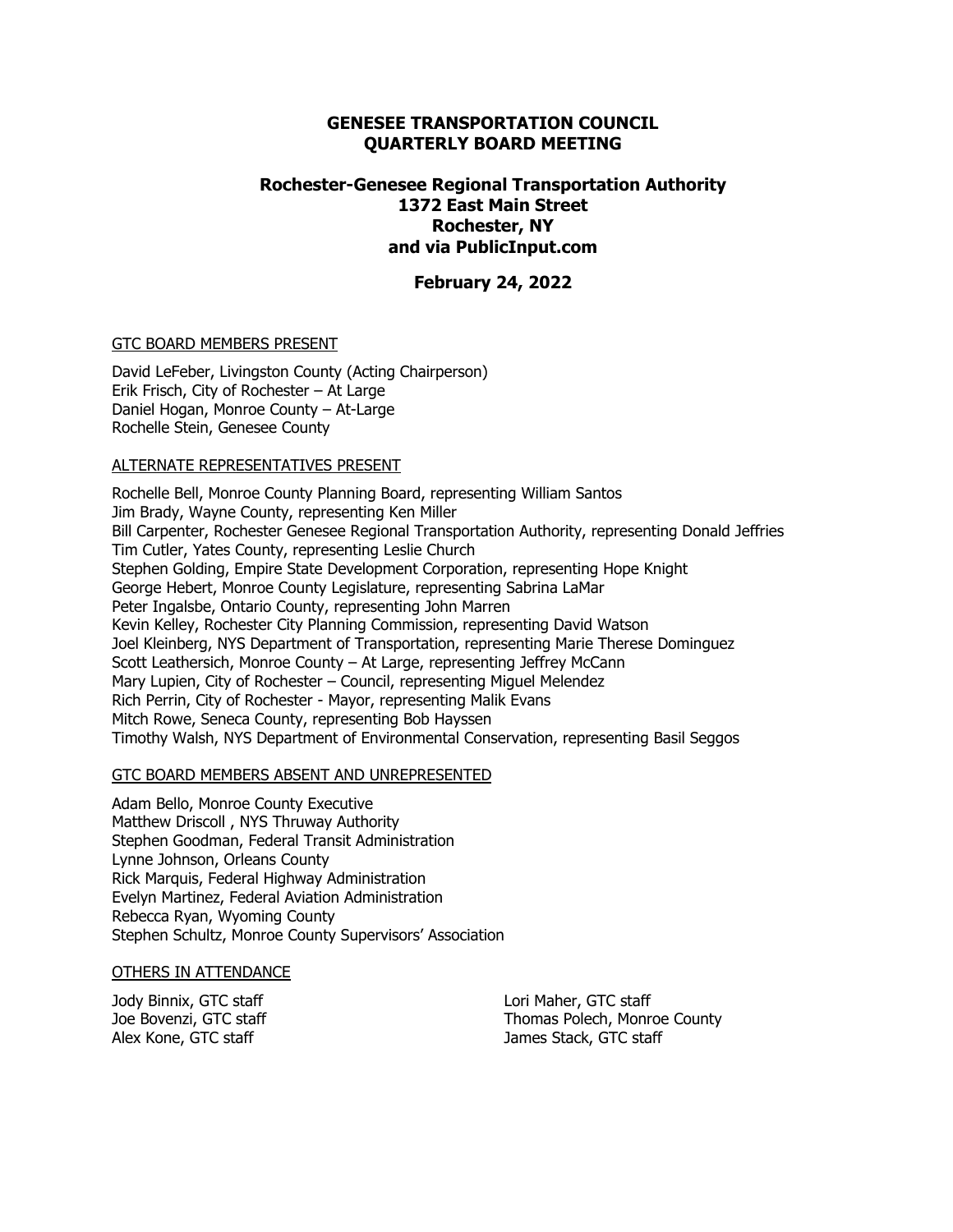# **1. Call to Order and Roll Call**

Acting Chairperson LeFeber called the meeting to order at 8:35 a.m. Alex Kone, GTC staff, called the roll; a quorum was present.

## **2. Public Forum**

There were no comments.

# **3. Approval of Minutes**

Acting Chairperson LeFeber noted that draft minutes from the December 9, 2021 GTC Board meeting were included in the meeting package.

# **Scott Leathersich moved to approve the minutes from the December 9, 2021 Quarterly Meeting; Daniel Hogan seconded the motion. The motion passed unopposed.**

Acting Chairperson LeFeber added that the minutes from the January 6, 2022 Planning Committee meeting and draft minutes from the February 10, 2022 Planning Committee meeting were provided for informational purposes.

# **4. Communications and Announcements**

James Stack noted the following changes to Board membership:

- Sabrina LaMar has been elected the President of the Monroe County Legislature and is a Member of GTC.
- Jim Brady, Lyons Town Supervisor, has been designated as Kenneth Miller's alternate to GTC, representing the Wayne County Board of Supervisors.
- Leslie Church has been elected the President of the Yates County Legislature and is a Member of GTC.
- Tom Frys has been designated as Monroe County Executive Adam Bello's alternate to GTC.
- Stephen Schultz has been elected the President of the Monroe County Supervisors' Association and is a Member of GTC.
- Malik Evans has been sworn in as the Mayor of the City of Rochester and is a Member of GTC.
- Richard Perrin has been designated as Mayor Evans' alternate to GTC.
- Miguel Melendez has been elected the President of the Rochester City Council and is a Member of GTC.
- Mary Lupien has been designated as Mr. Melendez's alternate to GTC. Due to known scheduling conflicts this year, City Council Chief of Staff James Smith has been named as a second alternate.
- Erik Frisch has been designated as the City of Rochester At-Large member of GTC.
- Domenic Fekete has been designated as Mr. Frisch's alternate to GTC.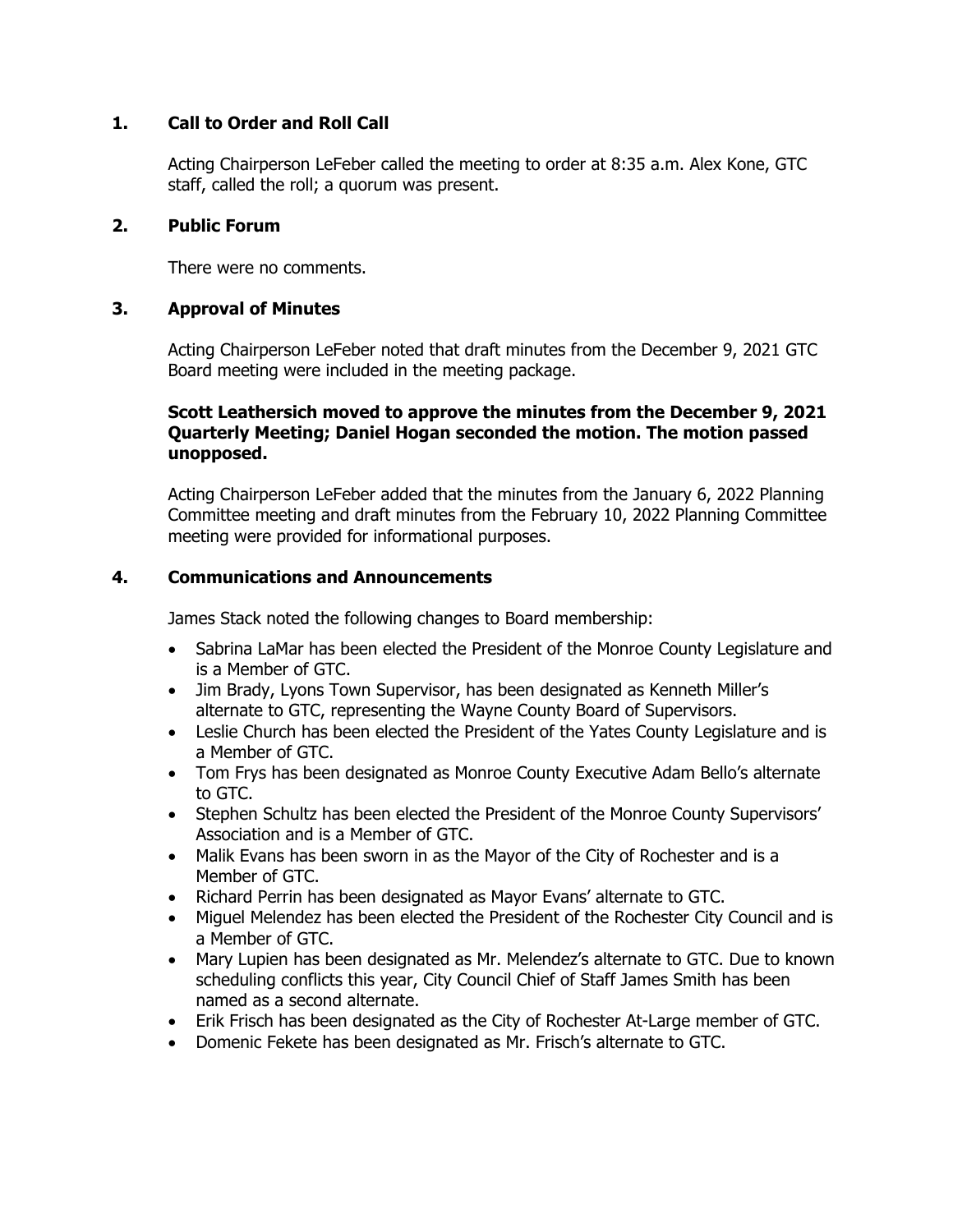# **5. Reports and Action on Old Business**

a. Planning Committee Report

Scott Leathersich reported that the Planning Committee met on January 6<sup>th</sup> and February 10<sup>th</sup> and recommends that the GTC Board:

- Adopt the FY 2022-2023 Unified Planning Work Program;
- Accept reports as evidence of completion of two Unified Planning Work Program task:
	- o Village of Waterloo Circulation, Accessibility, and Parking Study (UPWP Task (6815)
	- o West Main Street Multimodal Transportation and Placemaking Study (UPWP Task (6816); and
- Amend the FFY 2020-2024 Transportation Improvement Program as requested by Wyoming County and NYSDOT.

Additionally, the Planning Committee took the following actions:

- Approved the draft FY 2022-2023 Unified Planning Work Program for public review; and
- Approved six administrative modifications to the FFY 2020-2024 Transportation Improvement Program as requested by the Orleans County, Monroe County, and NYSDOT:
	- $\circ$  Increasing the Total Cost of the Yates Carlton Townline Road over Johnson Creek Bridge Replacement project (Orleans County)
	- $\circ$  Increasing the Total Cost of the Highway Preventive Maintenance #9 project (Monroe County)
	- o Changing a fund source of the I-490 over the Erie Canal and Kreag Rd project (NYSDOT)
	- $\circ$  Adding phases to the Rt 260 from Rt 31 to Rt 104 & Rt 31 from Transit Way to west of Salmon Creek Preventive Maintenance project (NYSDOT)
	- o Advancing phases of the E Lake Rd (CR 2) Preventive Maintenance (Rt 19A to Rt 39) project (NYSDOT)
	- o Changing a fund source of the Rt 250, from Rt 96 to Rt 31 project (NYSDOT).
- b. GTC Staff Report

James Stack reported that staff has been working on revising the Funding Opportunities page on the GTC website. The goal is to have a more comprehensive portal, especially in light of the new opportunities presented by the Bipartisan Infrastructure Law. As federal or state funding opportunities open, staff will list key parameters so potential project sponsors can quickly ascertain the potential. There will be links to get further information if the fund source looks promising. The portal also includes a resource list with links for anyone that wants to look into programs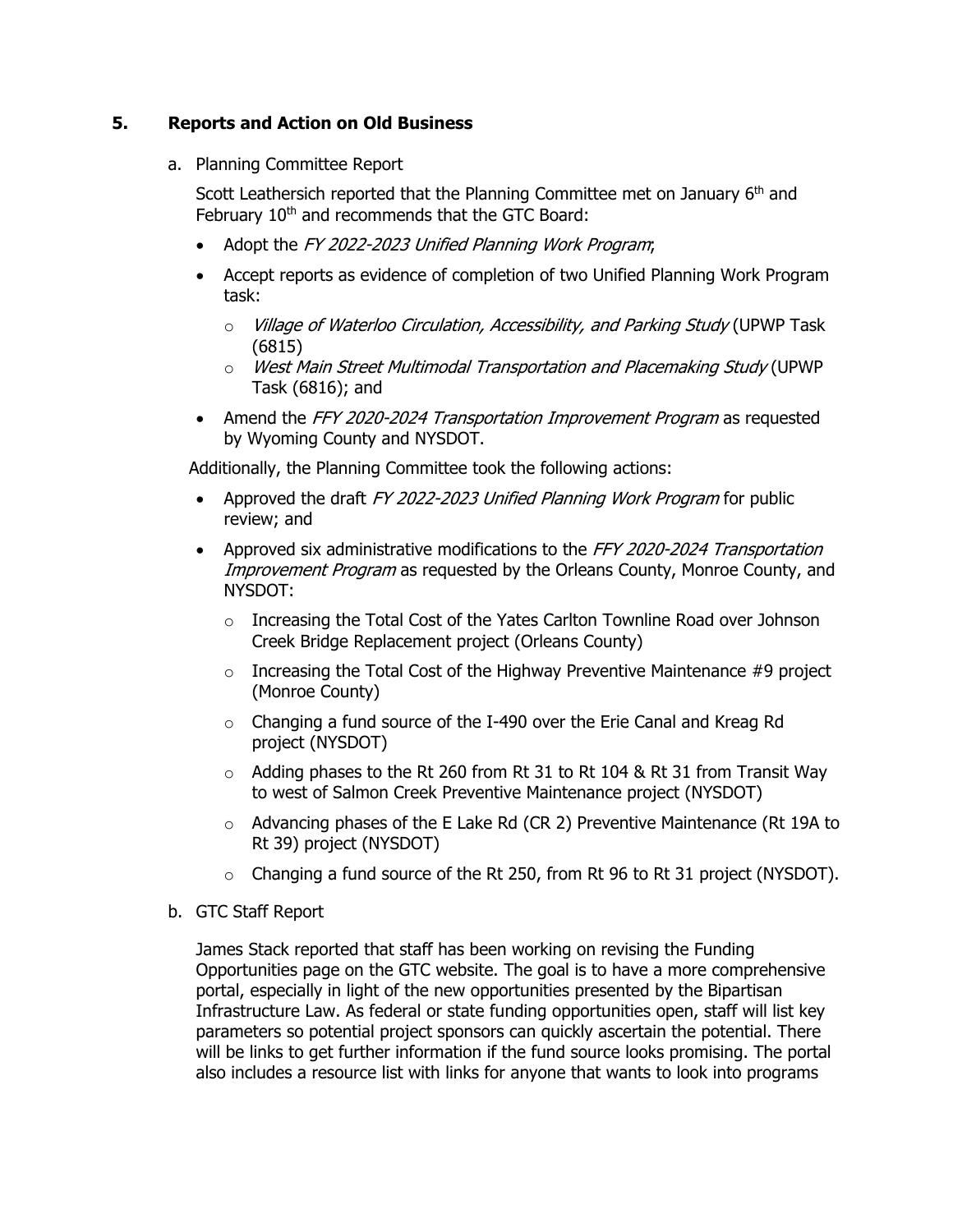that might not be actively soliciting project in order to anticipate future opportunities.

He also reported that Joe Bovenzi had been selected to give a presentation on the  $I$ -490 Integrated Corridor Management project at the Association of MPOs' Planning Tools and Training Symposium in May. This project was presented and accepted at the December Board meeting. Joe will be able to share GTC's experience with MPO staff from across the country.

- c. Old Business
	- 1. Federal Legislative and Funding Update

James Stack reported that on January 28, the US Department of Transportation released a Notice of Funding Opportunity for the Rebuilding American Infrastructure with Sustainability and Equity, or RAISE, discretionary grant program. GTC staff shared this opportunity with key stakeholders across the region on January 31. He noted that this program was previously called BUILD under the Trump Administration and TIGER under the Obama Administration. It is intended to fund transportation projects with significant local or regional impact and stimulate economic growth. This is the program that funded the Inner Loop East conversion to a surface street with new developments and the new Rochester Amtrak station. He added that applications are due April 14 and selections are expected to be announced in August.

He noted that he had discussions with Brian Pincelli in Wayne County on pursuing improvements to the Ontario Midland Railroad in line with the recently completed UPWP study. This study was presented and accepted at the December Board meeting. He also cited discussions about a potential project with Devin Blue in Wyoming County but indicated he did not think the project would compete well. GTC staff stands ready to assist our partners in the region if they want to explore the RAISE program further.

James also reported that the third Continuing Resolution (CR) for the current federal fiscal year is in effect until March 11. He noted that, while CRs are preferable to a government shutdown, they limit funding to prior year levels and programs. While the Bipartisan Infrastructure Law authorizes significant increases in funding and establishes new programs, these cannot be realized without passing relevant Appropriations for transportation programs.

He stated that on January 26, he sent an email to GTC Board Members, Alternates, and other stakeholders regarding the impact of the Continuing Resolution on the ability of state and local governments to advance transportation projects and take advantage of the federal commitments under the Bipartisan Infrastructure Law. He included a letter sent from various stakeholders in the transportation industry to Congressional leaders involved in the Appropriations process. He noted that he was aware of a letter sent by Ken Miller on behalf of the Wayne County Board of Supervisors and Peter Ingalsbe on behalf of the Town of Farmington Board.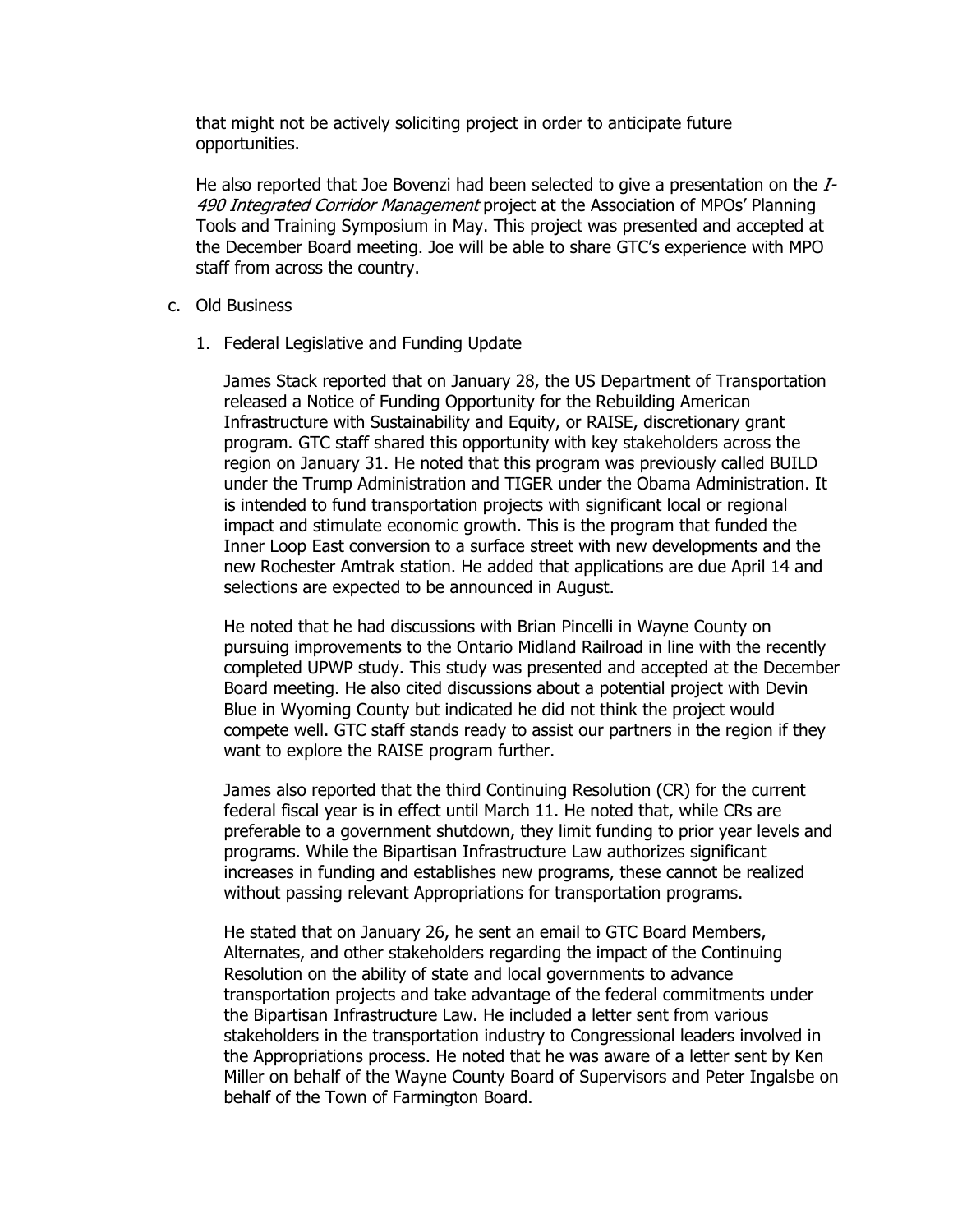Daniel Hogan asked if the City of Rochester would be pursuing RAISE funds for the Inner Loop North project. Rich Perrin replied that the City is evaluating all of the federal opportunities that are available. He noted that the feasibility study is nearly complete and that the next step would be Scoping. With further preconstruction work complete, he stated that the City would be better positioned for final design and construction funding.

Rochelle Stein asked if smaller jurisdictions would have large-enough scale projects that would be eligible. James Stack noted that while urban jurisdictions have a minimum project award of \$5 million, rural jurisdictions have a lower minimum of \$1 million.

2. TIP Staff Modifications Report

Acting Chairperson LeFeber informed the Board that the TIP Staff Modifications report was included in the meeting package and is being provided for informational purposes. There were no questions.

# **6. Action Items**

## a. Adopting the FY 2022-2023 Unified Planning Work Program

Jody Binnix reported that the Unified Planning Work Program (UPWP) is the program of federally-funded transportation planning activities to be undertaken by GTC staff, its member agencies, and other jurisdictions in the Genesee-Finger Lakes Region. The Fiscal Year 2022-2023 UPWP will support planning activities for the period beginning April 1, 2022 and ending March 31, 2023. Projects included in the current UPWP that are not complete as of March 31, 2022 will be rolled over into the FY 2022-2023 UPWP.

She noted that GTC staff received 16 applications requesting just under \$1 million dollars in funding. In the absence of funding estimates prior to the Infrastructure Investment and Jobs Act (IIJA) coming into effect, staff used flat line projections from last year. Staff were able to make about \$750,000 available for new projects. On November 16, staff received the UPWP Call Letter from NYSDOT Main Office, which took into account a significant increase in Federal Highway Administration Metropolitan Planning (FHWA-PL) funds as a result of the IIJA/BIL. This increased the amount of funds that GTC was able to program in the new UPWP by about \$546,000. The IIJA also presents new requirements and opportunities. GTC staff worked with the UPWP Development Committee, or UDC, to identify three additional tasks that were not initially proposed. These tasks included the Infrastructure Investment and Jobs Act/ Bipartisan Infrastructure Law (IIJA/BIL) Implementation Program Reserve, the Complete Streets Program, and the Genesee-Finger Lakes Regional Resiliency Plan. These tasks will allow GTC to react promptly once the federal rulemaking process for the IIJA/BIL is complete rather than waiting until April of 2023 to do so.

The UPWP Development Committee met during November and December to review applications. This effort resulted in a project list and a complete draft UPWP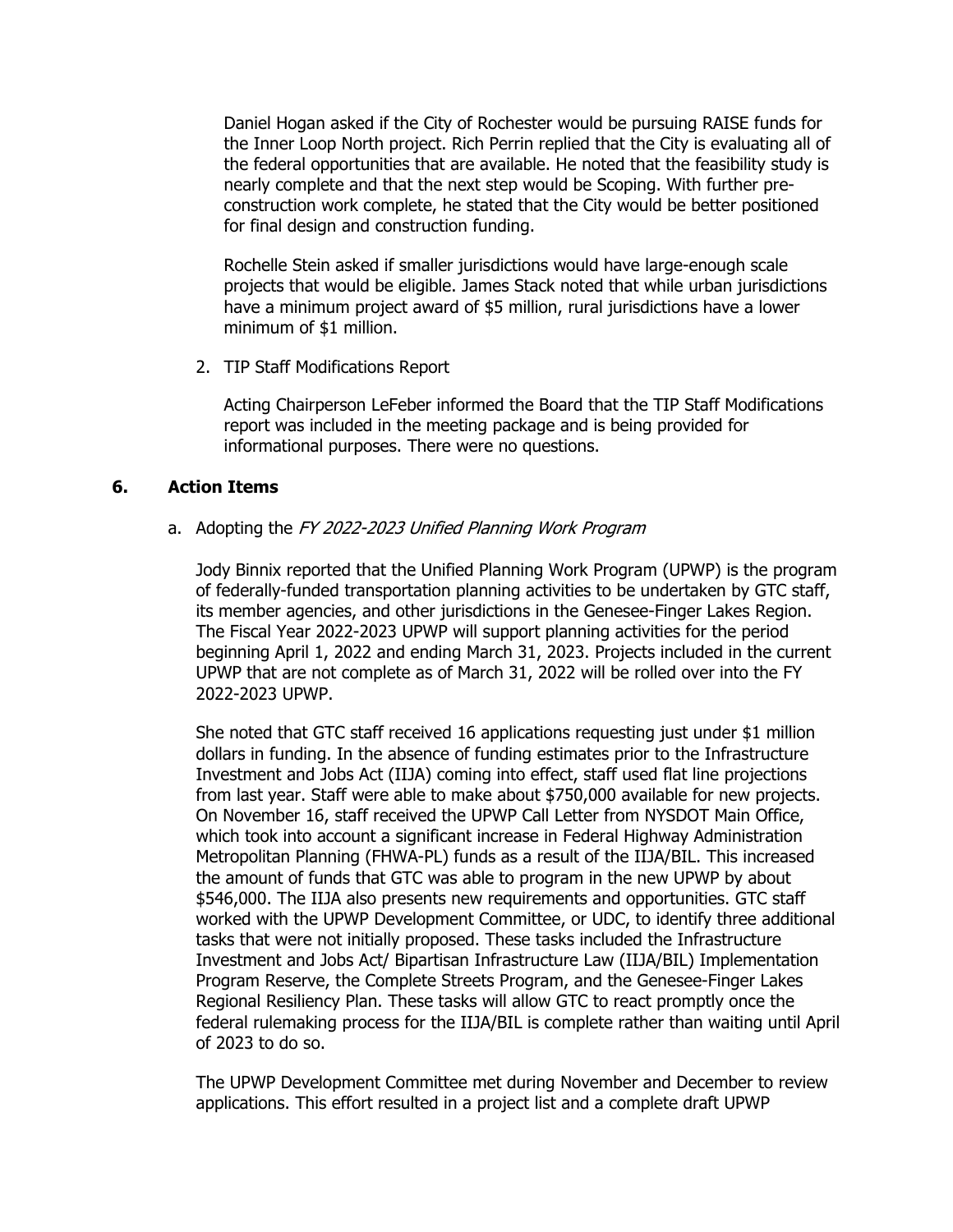document for public review. The Planning Committee approved the project list and a complete draft UPWP, for a 30-day public review from January 10 through February 8.

During this public review period, GTC staff received comments from both the public and our state and federal partners that were shared with the Planning Committee on February 10. None of the comments received were significant enough to alter the list of projects recommended for funding. All of the comments and staff responses were provided to the Board in the meeting package.

# **Bill Carpenter moved to approve proposed Resolution 22-1; Rochelle Stein seconded the motion. The motion passed unopposed.**

b. Accepting reports as evidence of completion of a UPWP Task

Acting Chairperson LeFeber suggested grouping proposed Resolutions 22-2 and 22-3 into a single action; no Member or Alternate objected.

James Stack noted that Proposed Resolutions 22-2 and 22-3 were reviewed and recommended for GTC Board approval by the Planning Committee at its January 6, 2022 meeting.

1. Accepting the Village of Waterloo Circulation, Accessibility, and Parking Study as evidence of completion of UPWP Task 6815 / Resolution 22-2

James Stack reported this project was conducted by the Village of Waterloo. The purpose of the project was to advance infrastructure improvements in the downtown and the Canal areas to address some of those infrastructure gaps, especially for pedestrians and bicycles.

Based on the community input and assessment of existing conditions, four areas of recommendations were developed. The first was to retrofit US 20 into a Complete Street, including enhanced bike lanes and a landscaped median. The second involved the redesign of downtown parking lots to improve circulation and increase capacity. The third was to convert an abandoned bridge over the Erie Canal into a bicycle and pedestrian-only facility, as well as provide additional amenities on Oak Island. The fourth was to widen the sidewalks on Route 96 from 4 to 13 feet for the proposed connection with the Seneca-Cayuga Outlet Trail to US 20 and included Safe Routes to School Improvements at both the Intermediate and High Schools.

2. Accepting the West Main Street Multimodal Transportation and Placemaking Study as evidence of completion of UPWP Task 6816 / Resolution 22-3

James Stack reported this project was conducted by the City of Rochester. The purpose of the project was to create a multi-modal transportation plan for the West Main Street corridor between Broad Street and the Bulls Head Brownfield Opportunity Area.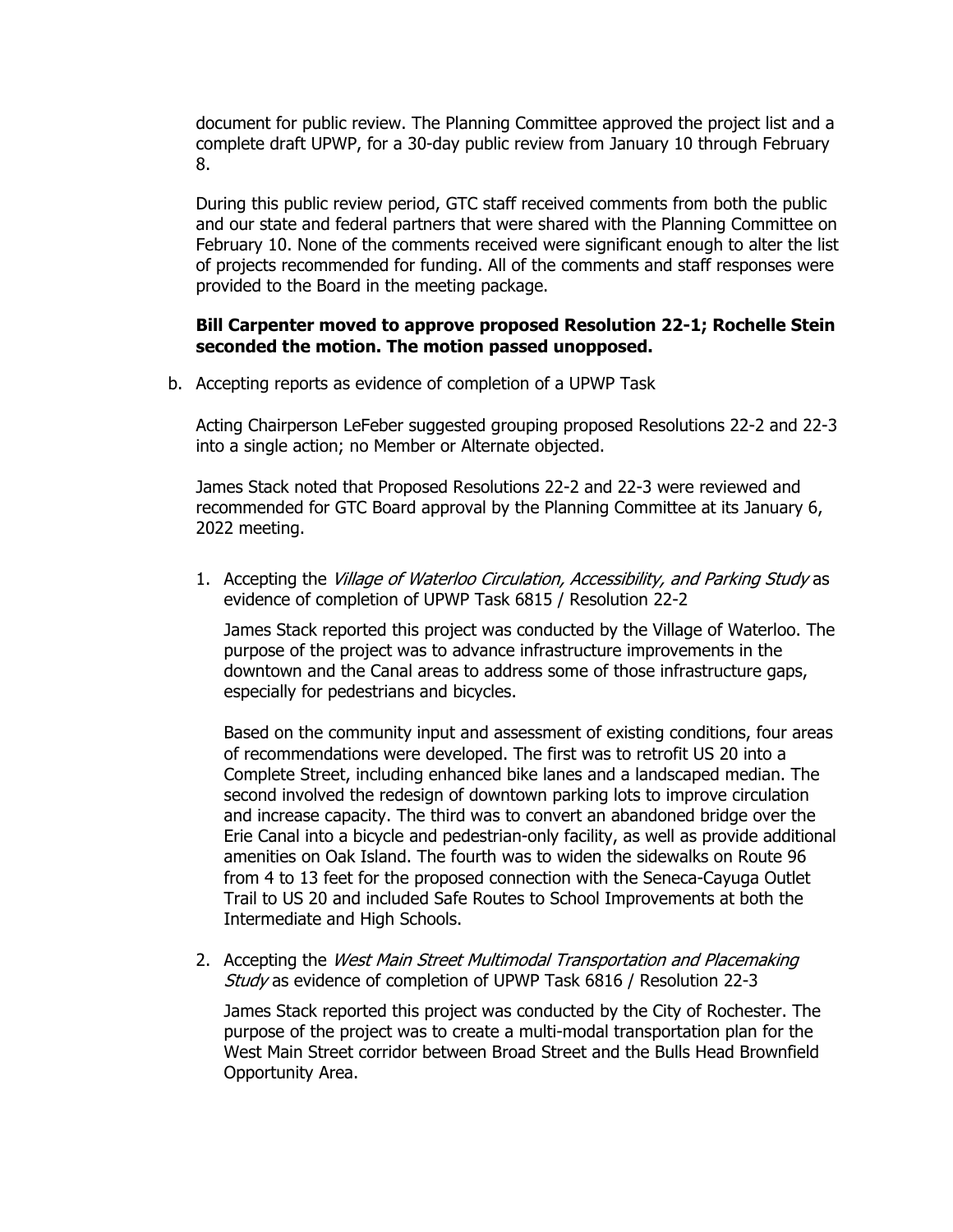The study included a robust community engagement process with the residents of the neighborhood and other interested organizations. There was a strong support for reducing the number of through lanes, increasing safety for cyclists and pedestrians, maintaining the parking, and improving the business district. Suggestions for reducing crime through improved placemaking strategies were considered as well.

The long-term vision includes a three-lane cross section with cycle tracks at the sidewalk level and on-street parking. New bus stops would be established and bus only lanes are planned to facilitate turn movements at the intersection with Genesee Street.

A near-term implementation, through a preventive maintenance project, will attempt to include many elements of the vision, using temporary barriers and other cost-effective measures. A future full reconstruction of the facility will allow for changes to curbs and other geometric features.

#### **Tim Cutler moved to approve proposed Resolutions 22-2 and 22-3; Daniel Hogan seconded the motion. The motion passed unopposed.**

c. Amending the 2020-2024 Transportation Improvement Program / Proposed Resolutions 22-4 through 22-13

Acting Chairperson LeFeber suggested grouping proposed Resolutions 22-4 through 22-13 into a single action; no Member or Alternate objected.

James Stack noted that Proposed Resolution 21-90 was reviewed and recommended for GTC Board approval by the Planning Committee at its November 18, 2021 meeting.

1. Advancing phases of the CR 31 (Exchange St) Preventive Maintenance project / Proposed Resolution 22-4 (Wyoming County)

This amendment is requested by Wyoming County. This change is requested to accelerate the project. The County previously requested the project be delayed in order to coordinate with a water main replacement project by the Village of Attica. Unfortunately, the Village was not successful in their grant application. Rescheduling the project will allows construction sooner. The cost increase reflects the latest engineering estimate.

Resolutions 22-5 through 22-8 are interrelated. These amendments are requested by NYSDOT. This change is requested to provide more flexibility to address annual needs. Currently, the project is programmed in two-year blocks. NYSDOT wishes to have annual projects that alternate between the east side and west side of the region. There is no net change in Total Cost or Federal Share from the original projects.

2. Splitting the Pavement Markings for 2023 & 2024 project / Proposed Resolution 22-5 (NYSDOT)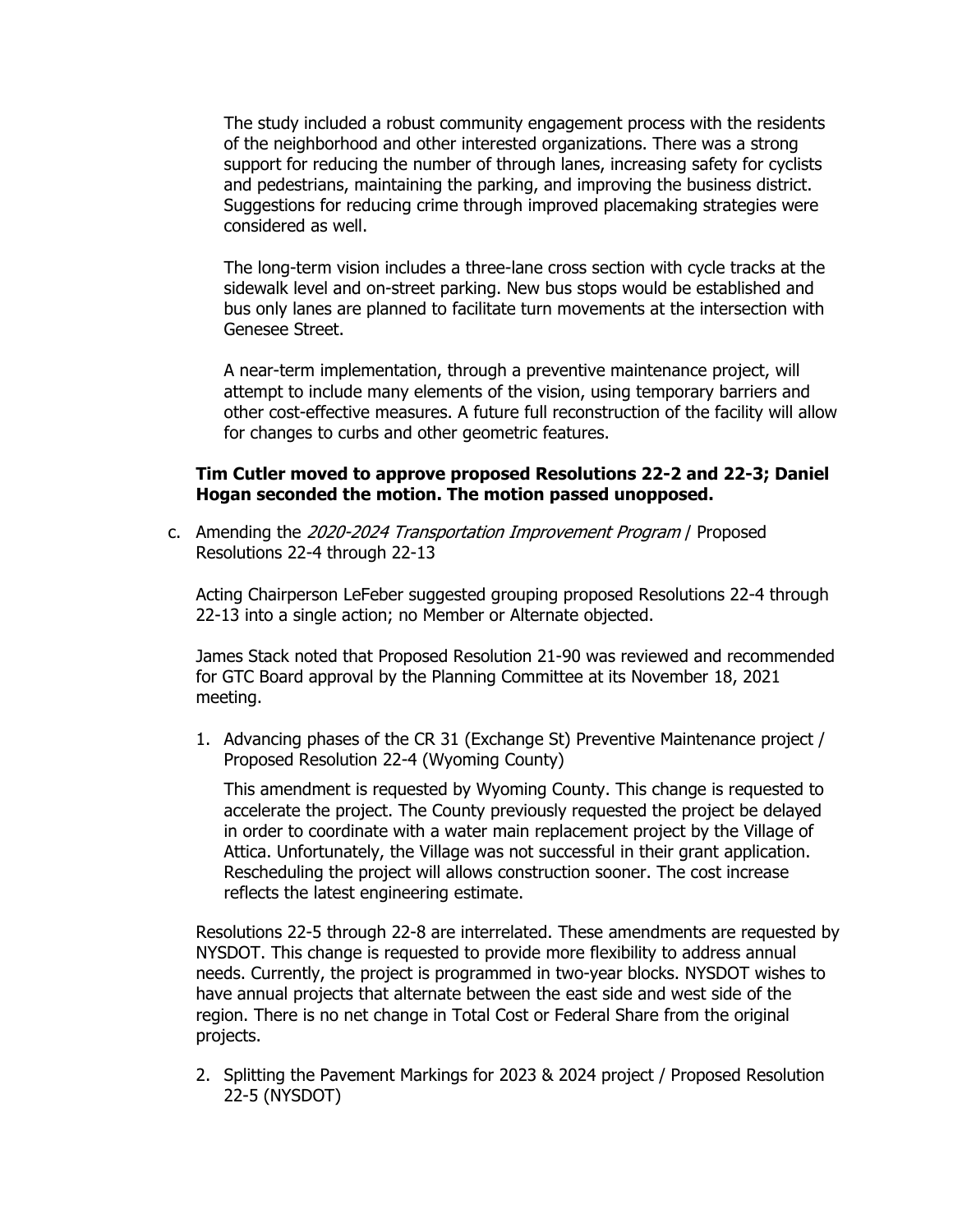- 3. Splitting the Pavement Markings for 2025 & 2026 project / Proposed Resolution 22-6 (NYSDOT)
- 4. Adding the Pavement Markings for 2024 (Westside) project / Proposed Resolution 22-7 (NYSDOT)
- 5. Adding the Pavement Markings for 2026 (Westside) project / Proposed Resolution 22-8 (NYSDOT)
- 6. Changing the project limits of the Rt 5/US 20 from RR Bridge to Seneca CL project / Proposed Resolution 22-9 (NYSDOT)

This amendment is requested by NYSDOT. This change to the project limits is requested to align with the improvements that the City of Geneva is pursuing under the Downtown Revitalization Initiative. There is about a 1/3 of a mile overlap between the City's project and the original NYSDOT project limits. The new project limits will match with the City's project. Given the inflation on transportation projects, NYSDOT wishes to maintain the project budget.

7. Changing the project limits of the I-390 Overhead Sign Structure Replacement project / Proposed Resolution 22-10 (NYSDOT)

This amendment is requested by NYSDOT. This change is requested to provide flexibility to address the highest priority sign structures in both the I-390 and I-590 corridors rather being limited to the I-390 corridor alone.

8. Changing the project limits of the Bridge Joint Repair at 18 Locations project / Proposed Resolution 22-11 (NYSDOT)

This amendment is requested by NYSDOT. This change is requested to respond to new NSYDOT Main Office requirements for analysis when conducting bridge preventive maintenance projects. Under this new approach, it will be more cost effective for NYSDOT Region 4 to address multiple elements on a single bridge rather than a single element on multiple bridges. This is comparable to how other jurisdictions approach bridge preventive maintenance projects.

9. Adding the BRIDGE NY projects / Proposed Resolution 22-12 (NYSDOT)

This amendment is requested by NYSDOT on behalf of the Town of Brighton and Orleans County. These two bridges were selected for funding through the statewide BRIDGE NY program. These funds are not available to any other project and represent new funding to the region.

I want to point out that the Resolution authorizes me, as the Executive Director, to make any future cost or schedule changes as Staff Modifications in accordance with the TIP Procedures Manual, which is how past BRIDGE NY projects have been handled.

10. Adding the I-490 over Genesee River Bridge Rehabilitation project / Proposed Resolution 22-13 (NYSDOT)

This amendment is requested by NYSDOT. This bridge was selected for funding from the State's share of the National Highway Freight Program. The inclusion of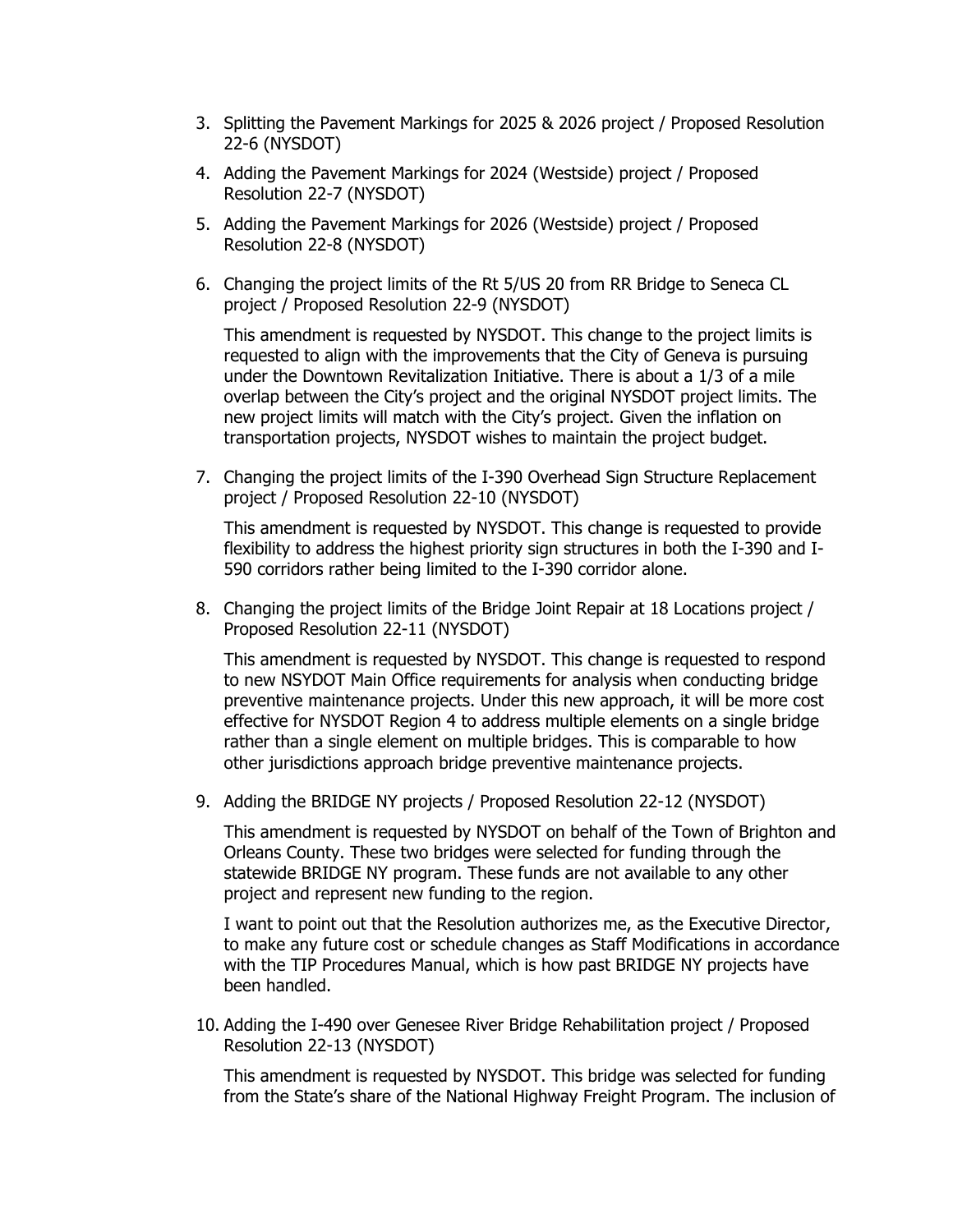this portion of I-490 on the National Highway Freight Network makes it eligible for this program. These funds are not available to any other project and represent new funding to the region.

## **Rich Perrin moved to approve proposed Resolutions 22-4 through 22-13; Tim Cutler seconded the motion. The motion passed unopposed.**

## **7. Election of Officers**

Acting Chairperson LeFeber turned the meeting over to Scott Leathersich, GTC Planning Committee Chairperson.

Scott stated that pursuant to the GTC By-laws, Officers (the Chairperson and Vice Chairperson) must be elected from among the voting Board members and qualified alternates to serve two-year terms. The elections are to occur at the Annual Meeting, defined as the first quarterly meeting of the calendar year. The last election of officers was held on February 27, 2020.

He noted that, in accordance with the GTC By-laws, current GTC Acting Chairperson David LeFeber appointed a Nominating Committee in January 2022 to nominate candidates for the offices of Chairperson and Vice Chairperson. The Committee included Angela Ellis (Livingston County and Planning Committee Vice Chairperson) and Scott Leathersich (Monroe County and Planning Committee Chairperson).

He stated that the Nominating Committee recommends David LeFeber as Chairperson and Peter Ingalsbe as Vice-Chairperson. He requested nominations from the floor but none were received.

## **Tim Cutler moved to elect David LeFeber as Chairperson and Peter Ingalsbe as Vice Chairperson for a two-year term; Daniel Hogan seconded the motion. The motion passed unopposed.**

#### **8. New Business**

#### GTC Bylaws

James Stack reported that the GTC By-Laws currently require the GTC Board to adhere to the New York State Open Meetings Law. During the COVID emergency, GTC demonstrated an ability to conduct business in an open manner utilizing technology that does not require meeting participants and observers to be physically present in the same room. This was permitted under emergency orders from Governors Cuomo and Hochul waiving certain requirements. Once the COVID emergency passes, GTC will be required to once again adhere to stricter Open Meetings Law requirements.

Since GTC started conducting remote meetings in May 2020, staff have noted an increase in the level of observation of GTC Board and Planning Committee meetings by members of the public. James indicated that this is due to deliberate decisions to reduce the barriers to participation such as toll-free telephone access and livestreaming the meeting for viewing on smartphones, computers, or tablets along with various options to interact with the